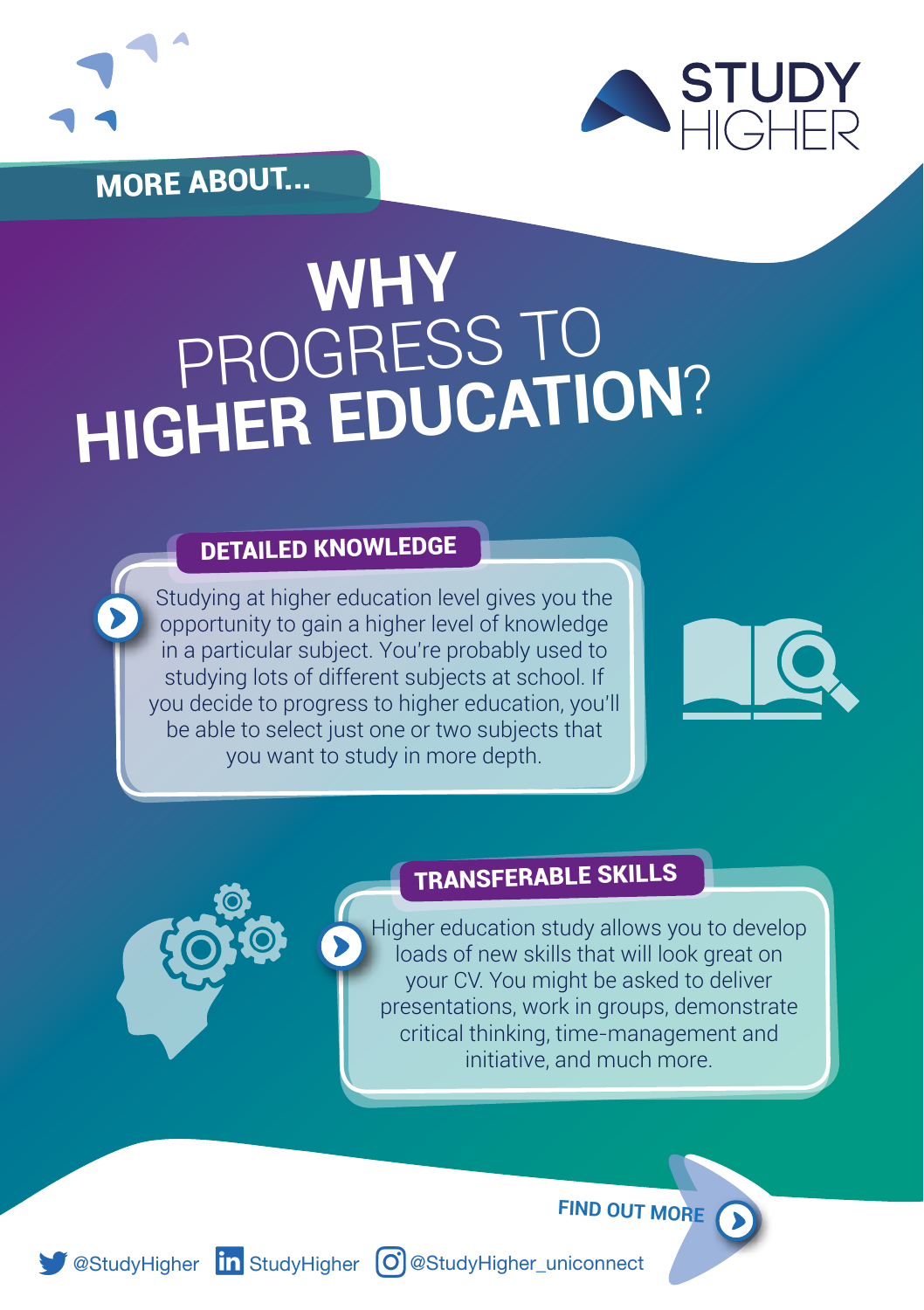#### EXPERIENCE AND NETWORKING

Many higher education courses give you the opportunity to network with employers from fields related to your area of study. You many also be given the opportunity to undertake work experience or placements as part of your course.



### JOB OPPORTUNITIES AND CAREERS



Some careers require applicants to hold a higher education qualification. Your qualification may open more doors for you in terms of employment and, on average, those who successfully complete a higher education qualification earn more than non-graduates.

#### **IT COULD BE FUN!**

Studying a higher education qualification allows you to focus on the subject that you find most interesting and would enjoy learning more about. You'll get to meet new people, try new things and if you decide to move away from home to study higher education you'll learn to be more independent.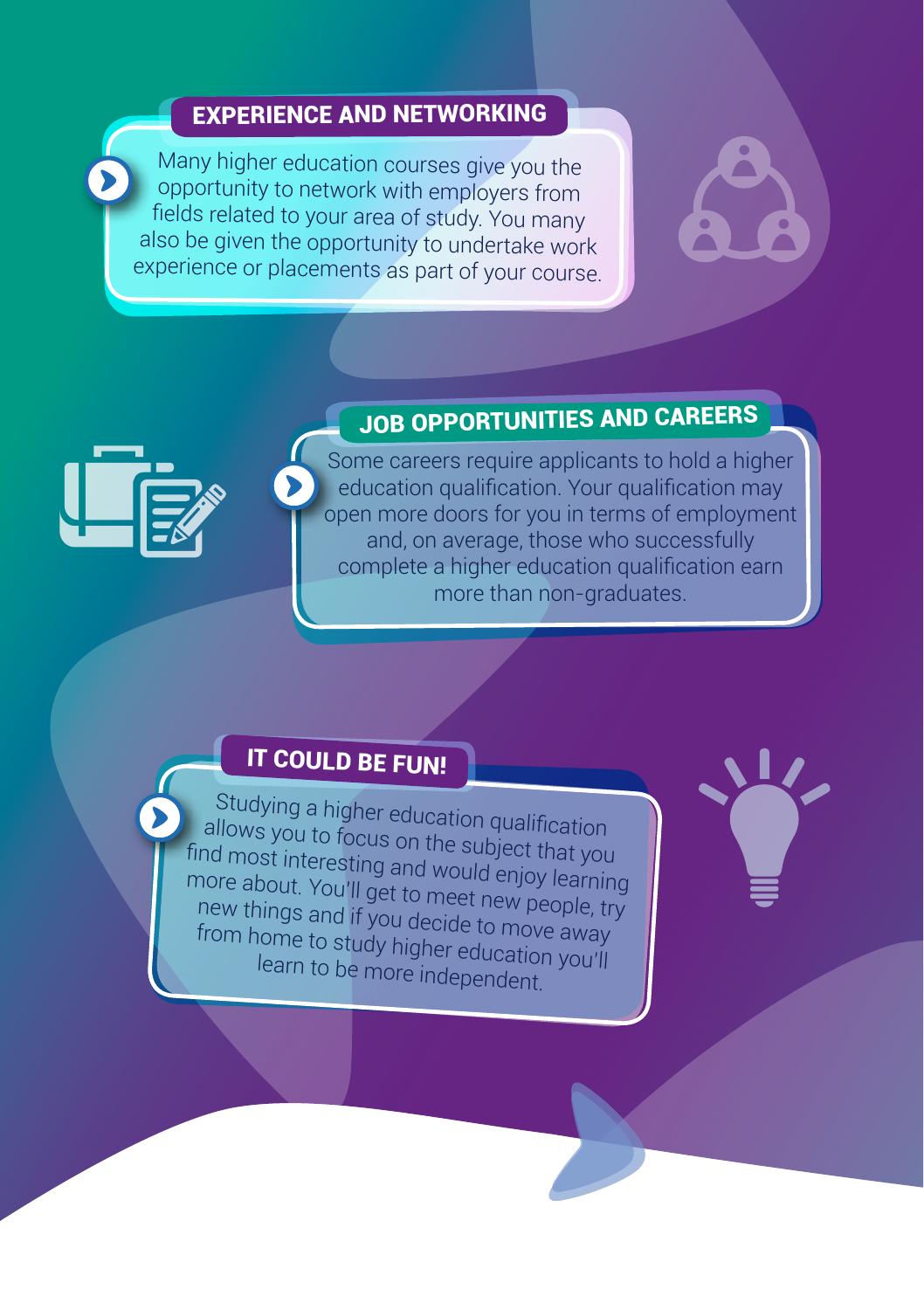THINKING ABOUT...

## HIGHER **EDUCATION**?

So, you're considering going to university, or thinking about studying for a degree-level qualification at a college or other education provider?

We've put together a top tips list that will help you prepare for, and navigate your way through, higher education.



#### **Chat to your school or college**

**A great place to start is to talk to your tutor or careers adviser about what you're thinking of doing. They can point you towards support that's available at your school or college to help you progress.**

#### **Think about WHERE you want to study**

**Many higher education institutions offer accommodation for students studying with them, therefore, you might want to consider whether you want to move away from home to study or to study locally and commute. There are over 395 HE institutions across the UK, so there is plenty of choice!**

#### **Think about WHAT you want to study**

**There are thousands of different higher education courses on offer. You may want to continue studying a subject you've enjoyed at school or college, or try something completely new.**

#### **Explore UCAS**

**UCAS is the Universities and Colleges Admissions Service. When you apply for a higher education course, most of the time you'll apply through UCAS. Therefore, most higher education courses will be listed on UCAS. Take a look at our UCAS leaflet to find out more about the application process.**